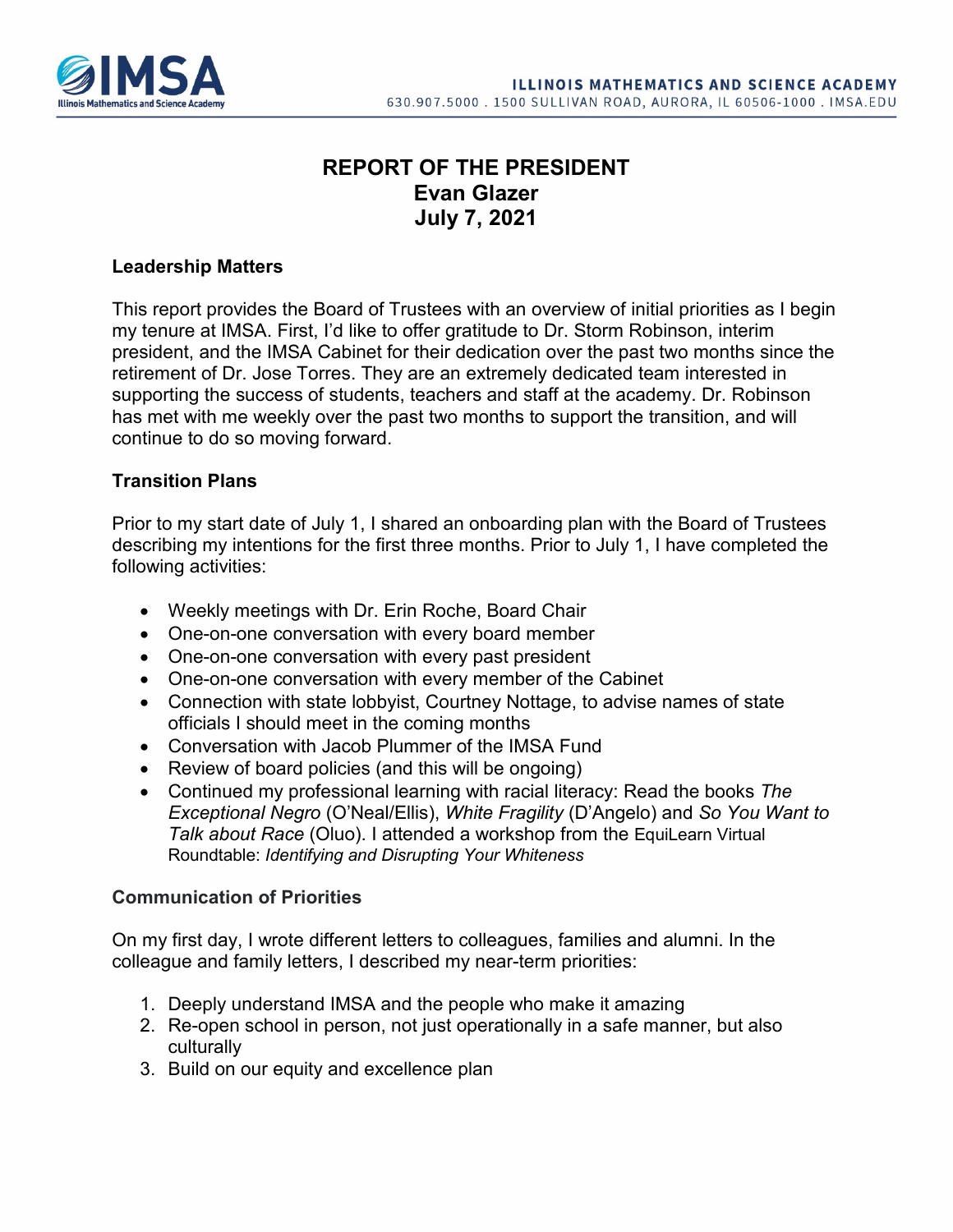Below are examples of strategies I have enacted or will soon be enacting for each of these priorities:

- 1. Deeply understand IMSA and the people who make it amazing
	- I have established office hours several times a week, both in person and virtually, to meet with small groups of colleagues and learn about our culture and what makes IMSA special to them. I plan to continue offering office hours throughout the summer, and will reach out directly to some colleagues to participate.
	- I plan to participate in Senior Leadership Team meetings to understand the collective work of colleagues in leadership roles on campus, as well as meet 1-on-1 with colleagues in leadership roles.
	- I intend to meet with leadership from the alumni association, black alumni association, parent advisory council, and student council.
- 2. Re-open school in person, not just operationally in a safe manner, but also culturally
	- Now that Illinois has entered phase 5 of re-opening, the Cabinet and Return to Learn and Work Committee are planning details to return to campus in a healthy and productive manner. We are currently waiting on the latest COVID guidance on school operations from the Illinois Department of Public Health.
	- We have proposed a School Health and Safety committee, composing of representatives from school leadership and the Teacher and Resident Counselor Councils to address any remaining questions, particularly related to air quality monitoring. This committee aims to nurture the collaboration between management and colleagues with a joint interest to return to school in person.
	- We have been orienting new 10<sup>th</sup> graders to campus with both virtual and on-campus experiences. On campus sessions have been June 25, July 10 and July 11. The Excel program to support academic preparation of selected incoming students, will also be run in person this summer from July 12-30